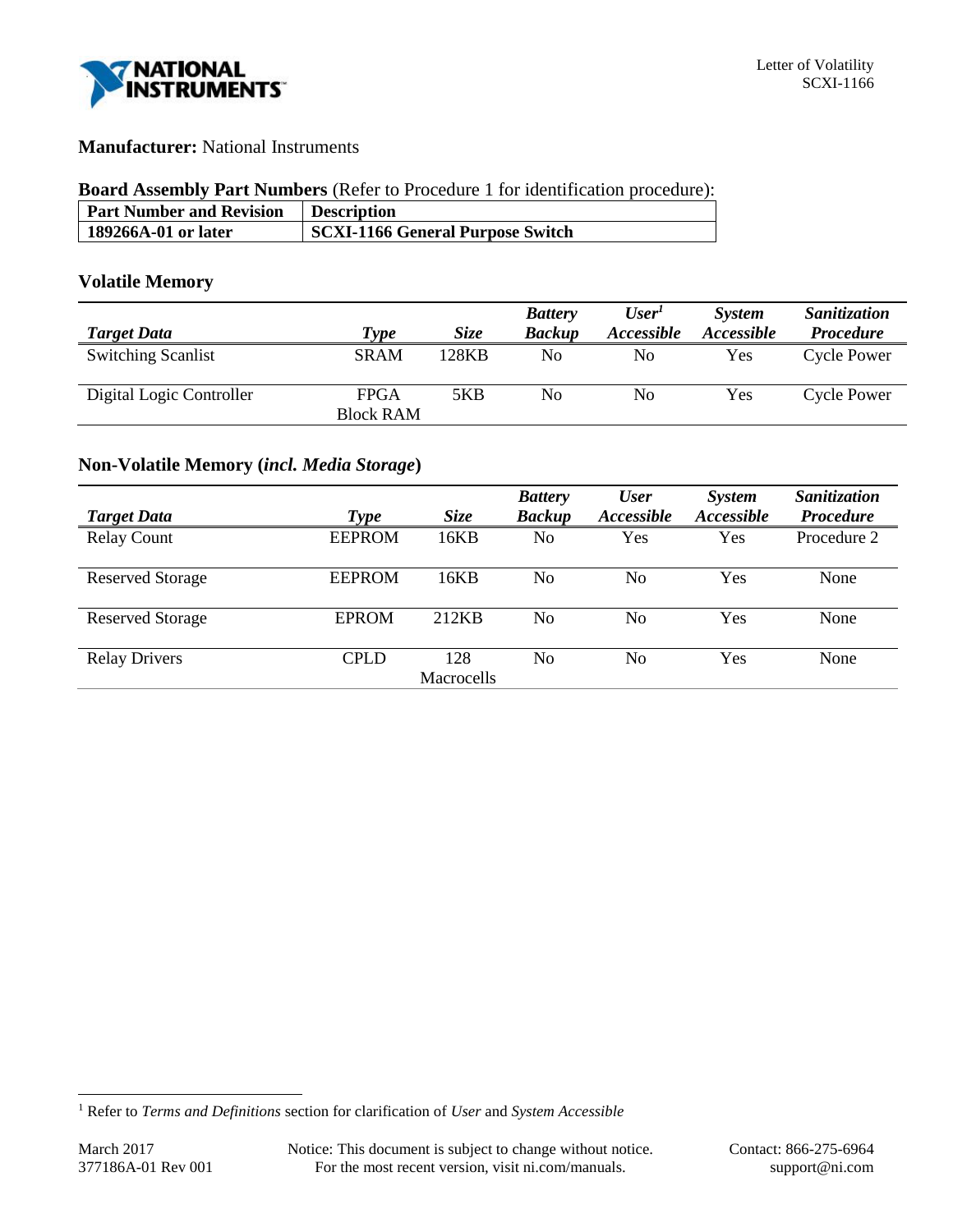

# **Procedures**

# **Procedure 1 –Board Assembly Part Number Identification:**

To determine the Board Assembly Part Number and Revision, refer to the label applied to the surface of your product. The Assembly Part Number should be formatted as "PART NO: ######A-##L".

# **Procedure 2 – Non-Volatile Memory, Relay Counts**

- 1. Open NI-SWITCH Soft Front Panel
- 2. Select the desired device from "Device" pull down menu
- 3. Select File >> Relay Maintenance
- 4. Select the desired relay from the "Relay Name" pull down menu
- 5. Check the "Edit Count" box
- 6. Enter 0 for New Relay Count
- 7. Click OK
- 8. Repeat steps 1-7 for each desired relay